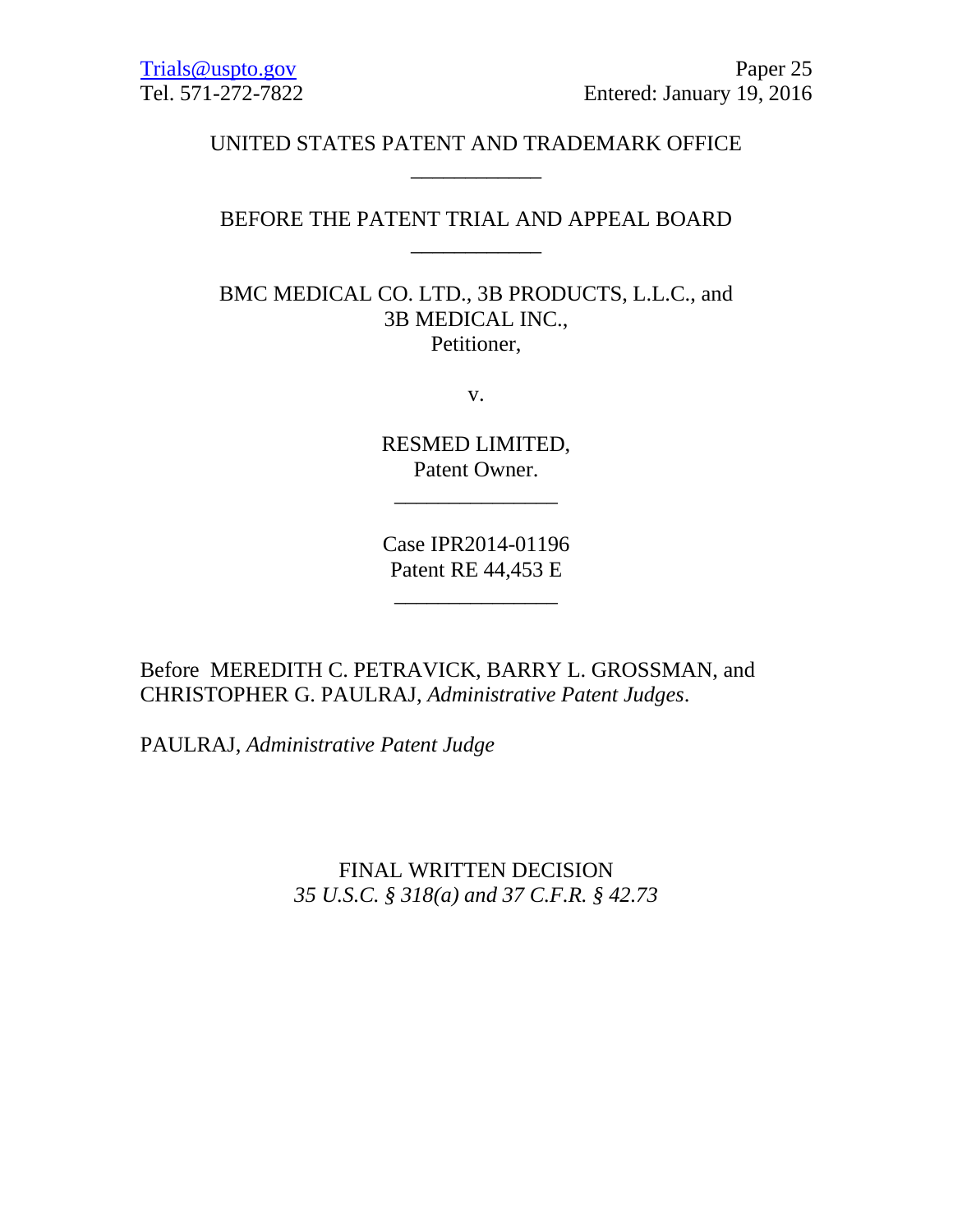#### I. BACKGROUND

BMC Medical Co. Ltd., 3B Products, L.L.C., and 3B Medical Inc. (collectively "Petitioner") filed a Petition for *inter partes* review of claims 1–7 of U.S. Patent No. RE 44,453 E (Ex. 1001, "the '453 patent") pursuant to 35 U.S.C. §§ 311–319 and 37 C.F.R. §§ 42.1–42.123. Paper 2 ("Pet."). ResMed Limited ("Patent Owner") filed a Preliminary Response. Paper 6. Taking into account the Petition and Patent Owner's Preliminary Response, we determined that there was a reasonable likelihood that challenged claims 1–7 are unpatentable. Pursuant to 35 U.S.C. § 314, we instituted *inter partes* review, on January 21, 2015, as to claims 1–7 of the '453 patent. Paper 7 ("Dec.").

After institution, Patent Owner filed a Patent Owner Response (Paper 12, "PO Resp."). Petitioner filed a reply to the Patent Owner Response. Paper 13 ("Pet. Reply"). Additionally, Petitioner filed a Motion to Exclude Evidence (Paper 14), to which Patent Owner filed an Opposition (Paper 18). Petitioner filed a Reply in Support of its Motion to Exclude (Paper 20).

A hearing was held on September 16, 2015, a transcript of which appears in the record. Record of Oral Hearing, Paper 24 ("Tr.").

We have jurisdiction under 35 U.S.C. § 6(c). This decision is a final written decision under 35 U.S.C. § 318(a) and 37 C.F.R. § 42.73 as to the patentability of the challenged claims. For the reasons discussed below, we determine that Petitioner has shown by a preponderance of the evidence that claims 1–7 are unpatentable. Petitioner's Motion to Exclude Evidence is dismissed as moot.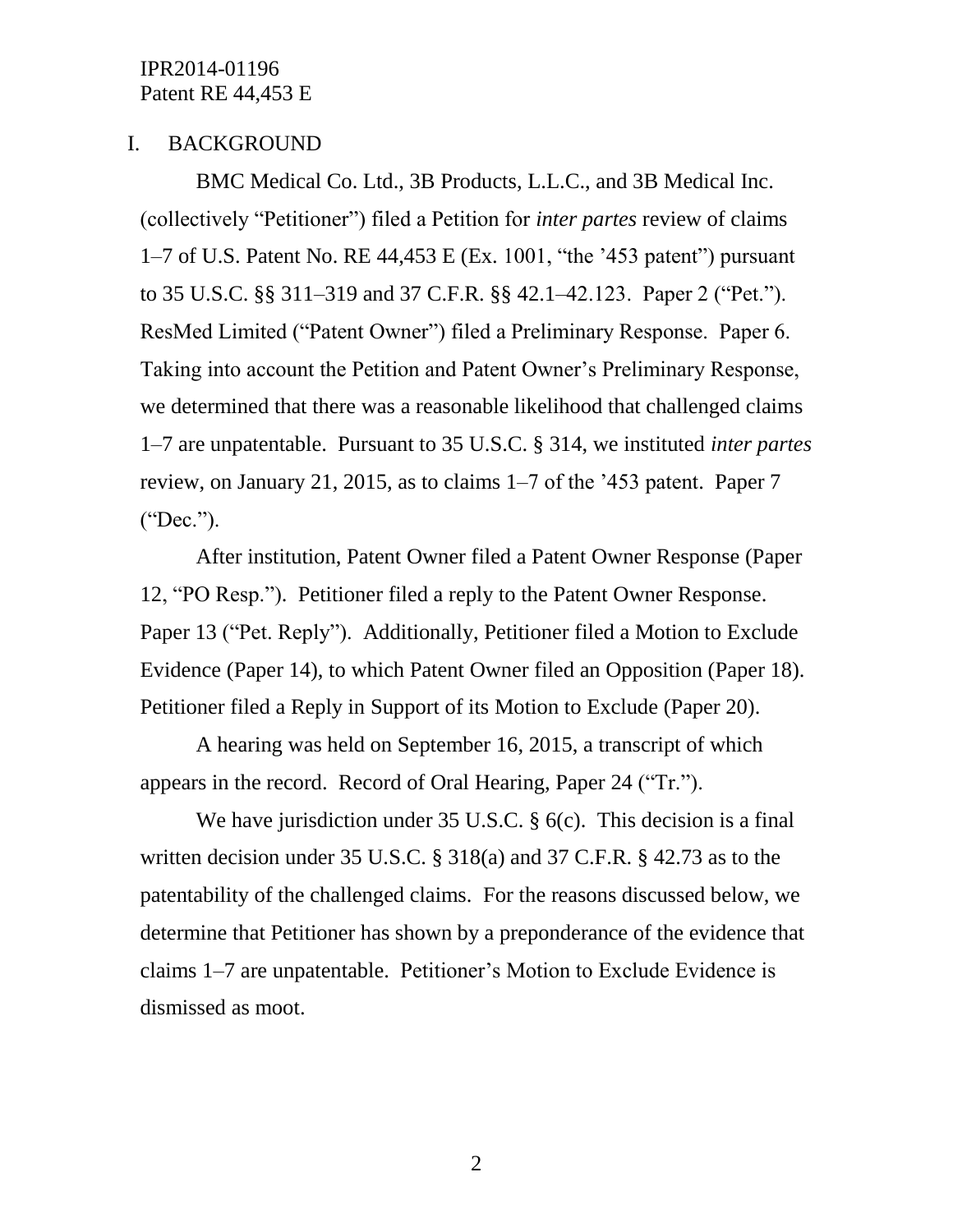# *A. Related Proceedings*

In addition to this proceeding, we have instituted an *inter partes* review of claims 9–19, 23–36, 40, and 63 of the '453 patent based on a separate petition filed by the same Petitioner. *See* Case IPR2014-01363, Decision on Institution of *Inter Partes* Review (PTAB Jan. 21, 2015) (Paper 7).

A separate petition for *inter partes* review challenging claims 1–7 of the '453 patent was filed by Apex Medical Corp. in Case IPR2014-00551. That proceeding was terminated based on settlement prior to our decision on institution. *See* Case IPR2014-00551, Judgment (PTAB Sept. 12, 2014) (Paper 11).

The '453 patent is a reissue of U.S. Patent No. 7,614,398 ("the '398 patent"). The '398 patent was initially asserted in an investigation before the U.S. International Trade Commission (ITC), *In the Matter of Certain Sleep-Disordered Breathing Treatment Systems and Components Thereof*, ITC Investigation No. 337-TA-890, but was later substituted with the '453 patent. Pet. 2; Ex. 1007; Ex. 1022. Patent Owner has also asserted the '398 patent in *ResMed Inc. v. BMC Medical Co., Ltd., et al.*, 313-cv-01246 (S.D. Cal), and *ResMed Inc. et al v. Apex Medical Corporation et al.*, 8:13-cv-00498 (C.D. Cal), which have been stayed pending the outcome of the ITC investigation and the Board's *inter partes* review. Pet. 2; Ex. 1008; Ex. 1009.

# *B. The '453 Patent*

The '453 patent relates to a humidifier for use with a continuous positive airway pressure (CPAP) device. Ex. 1001, 1:25–28. As the '453 patent explains, humidification of air delivered to CPAP patients may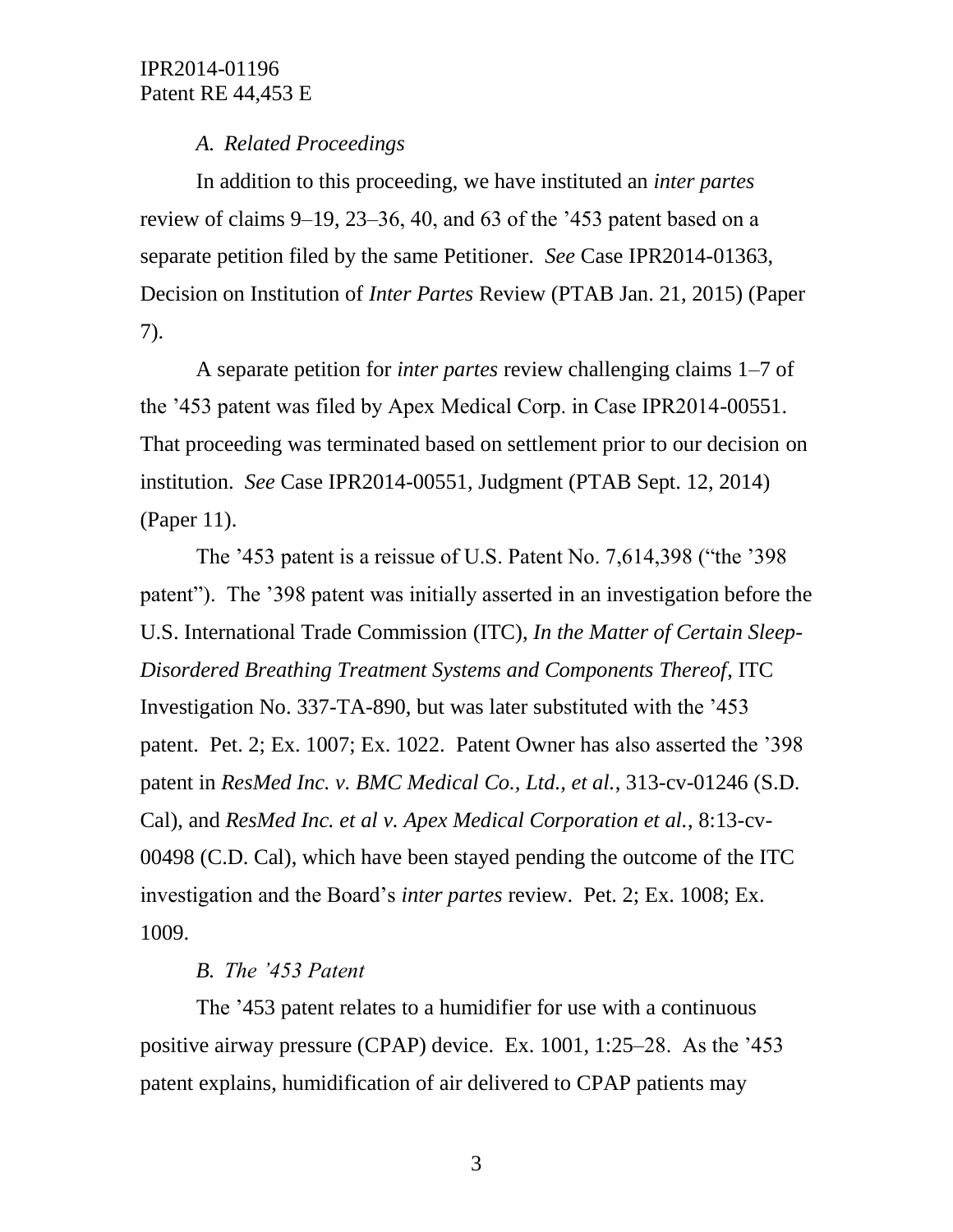increase comfort. *Id.* at 1:31–33. To this end, manufacturers often supply humidifiers which may be attached in the air circuit between the blower outlet and the patient interface of a CPAP device. *Id.* at 1:33–35.

In describing the prior art, the '453 patent explains that "[t]ypically, the blower and humidifier are separate components connected via a flexible conduit" wherein "[a]n air delivery conduit connects the humidifier outlet to a patient interface mask," or "[a]lternatively, the blower and humidifier may be rigidly-connected together" wherein "[a]ir from the blower outlet passes into the humidifier inlet where it is humidified and then passes to the air delivery conduit." *Id.* at 1:40–46. However, "[a] potential problem with either arrangement is that if the humidifier is tilted relative to its normal orientation, water may run or spill from the humidifier into the blower outlet which may damage the electrical circuits of the blower and potentially cause infection control problems." *Id.* at 1:46–50.

The '453 patent seeks to address this problem with the humidifier embodiments disclosed therein. For example, one embodiment of a humidifier in a non-working, upright orientation is shown in Figure 10, reproduced below: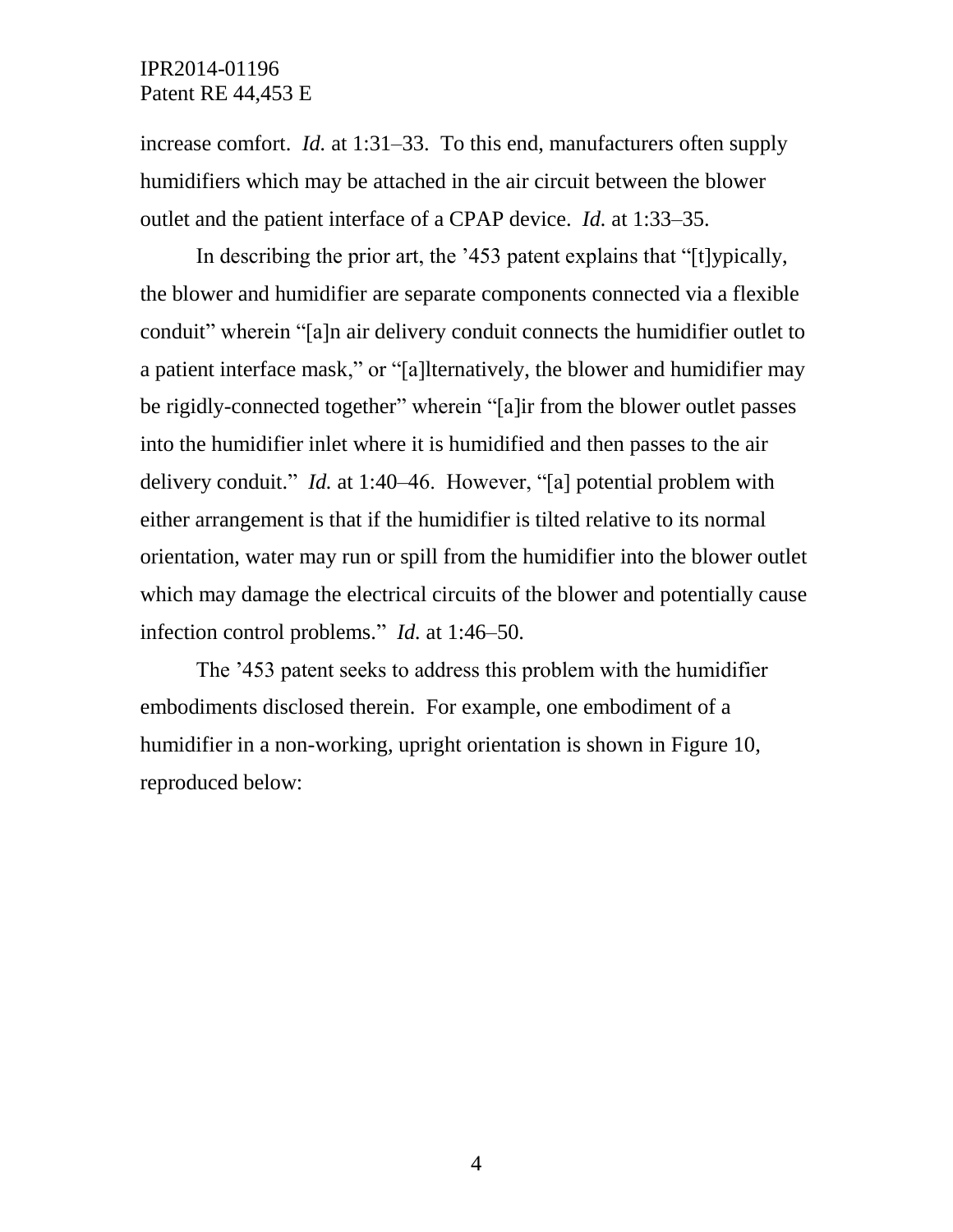

Figure 10 shows a humidifier 30 for a CPAP apparatus that "is rotated to an angle about 90° from the working upright orientation, such that a side 80 thereof corresponding to the side of the humidifier 30 adjacent the inlet 32, is oriented below a side 82 thereof corresponding to the side of the humidifier 30 adjacent the outlet 34." *Id.* at 8:29–34. "Because the raised portion 48 of the gasket 38 increases the volume of the second chamber 76, the body of liquid 78 remains only in the second chamber 76 and the level 81 of the liquid body 78 remains below the first aperture 50. Thus, the liquid will not exit through the inlet 32." *Id.* at 8:34–38.

The '453 patent contemplates that the humidifier "may be used as a retrofit or add-on component for a CPAP apparatus." *Id.* at 9:25–26. To facilitate this usage, the '453 patent also discloses the use of "a connecting structure 100 that is configured to connect between the CPAP apparatus and humidifier 30." *Id.* at 9:26–29. In certain embodiments illustrated in the patent,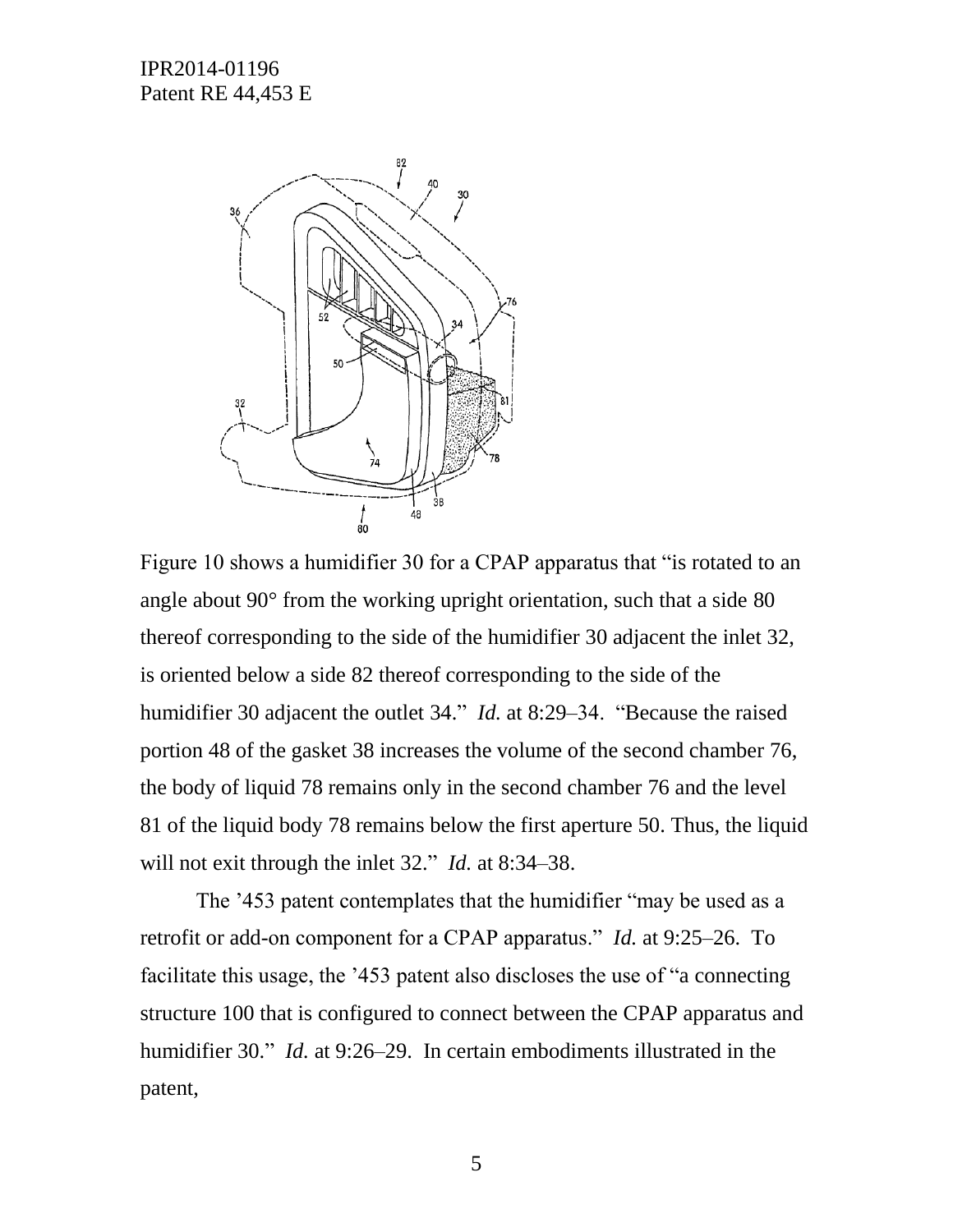> the connecting structure 100 includes a housing 102, which provides a generally horizontally extending receptacle 104 within which the humidifier 30 may be disposed. The housing 102 provides a base portion 106 that is configured to support the humidifier 310 thereon and a retaining portion 108 configured to secure the humidifier 30 in position.

*Id.* at 9:30–35.

*C. Illustrative Claims*

Claims 1 and 2 of the '453 patent are illustrative, and reproduced

below:

1. A humidifier assembly for a CPAP apparatus, comprising

a humidifier including

a base configured to retain a body of liquid therein, at least a portion of the base being constructed of a heat conducting material,

a top cover, and

- a seal disposed between the top cover and the base; and
- a connecting structure configured to connect between the CPAP apparatus and humidifier and allow communication of an outlet of the CPAP apparatus with **[**the**]** *an* inlet of the humidifier, the connecting structure including
	- a housing providing a base portion to support the humidifier thereon, and
	- a retaining mechanism configured to secure the connecting structure to the CPAP apparatus,
- wherein the base portion includes a heating element in contact with the heat conducting material of the base of the humidifier.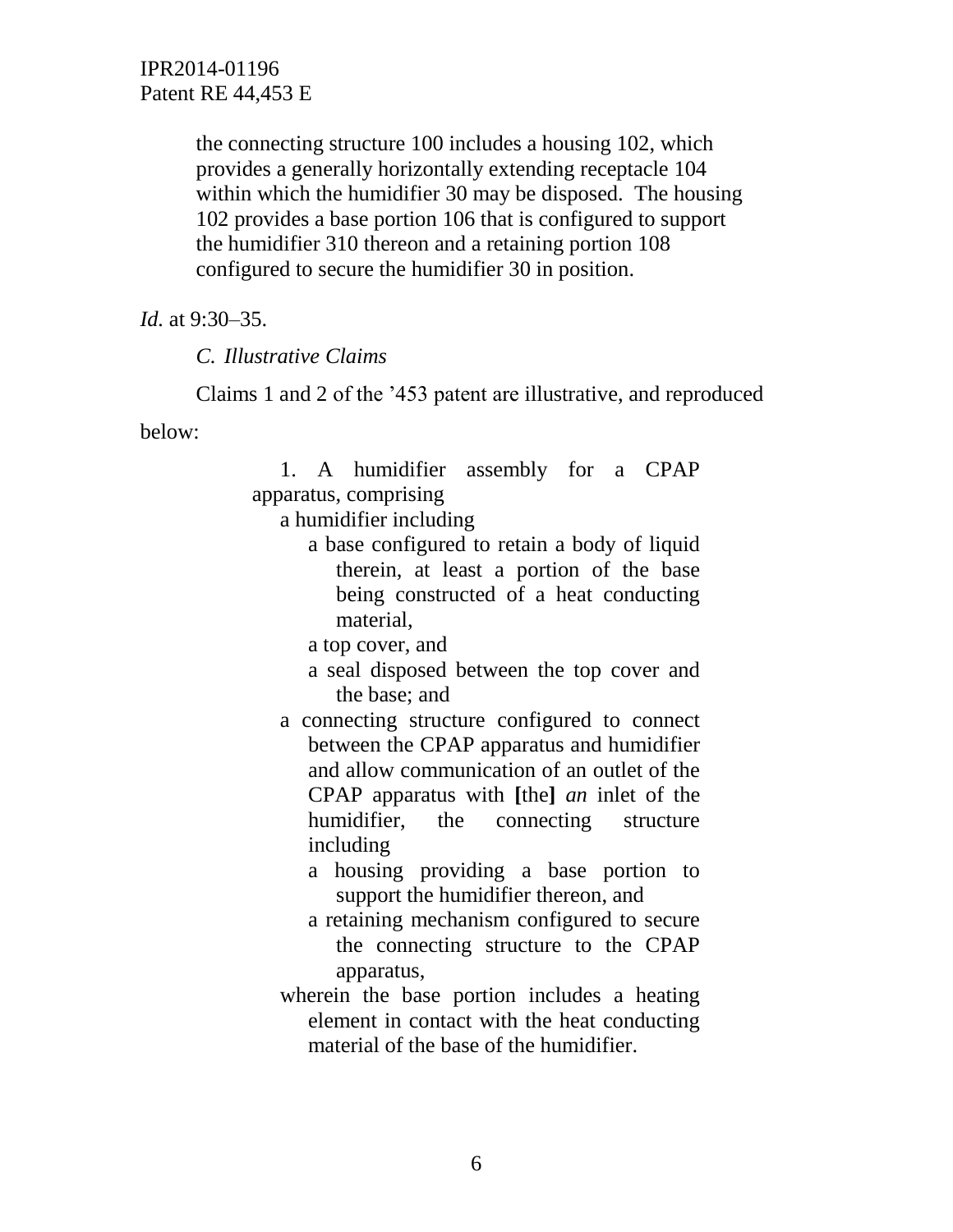2. A humidifier assembly according to claim 1, wherein the top cover defines both an inlet and an outlet communicated with an interior of the base, the inlet configured to receive pressurized breathable gas and the outlet configured to deliver the pressurized breathable gas with added humidity.

# *D. Grounds for Unpatentability*

We instituted *inter partes* review of the '453 patent based upon the

following grounds of unpatentability:

- A. Anticipation of claims 1 and  $4-7$  by Schätzl;<sup>1</sup>
- B. Obviousness of claim 3 over Schätzl and Daniell;  $2^2$
- C. Obviousness of claims 1 and 2 over Prime,<sup>3</sup> Schätzl, and Dobson.<sup>4</sup>

Dec. 9.

 $\overline{a}$ 

## II. DISCUSSION

*A. Claim Construction*

In an *inter partes* review, claim terms in an unexpired patent are interpreted according to their broadest reasonable construction in light of the specification of the patent in which they appear. 37 C.F.R. § 42.100(b); Office Patent Trial Practice Guide, 77 Fed. Reg. 48,756, 48,766 (Aug. 14, 2012). Claim terms are given their ordinary and customary meaning, as would be understood by one of ordinary skill in the art in the context of the entire disclosure. *In re Translogic Tech., Inc*., 504 F.3d 1249, 1257 (Fed. Cir. 2007).

<sup>&</sup>lt;sup>1</sup> German Pub. No. DE 199 36 499 A1, pub. Feb. 8, 2001 (Ex. 1002).

<sup>&</sup>lt;sup>2</sup> U.S. Pat. No. 6,050,260, iss. Apr. 18, 2000 (Ex. 1017).

<sup>3</sup> PCT Publication No. WO 00/21602, pub. Apr. 20, 2000 (Ex. 1018).

 $^{4}$  U.S. Pat. No. 5,673,687, iss. Oct. 7, 1997 (Ex. 1019).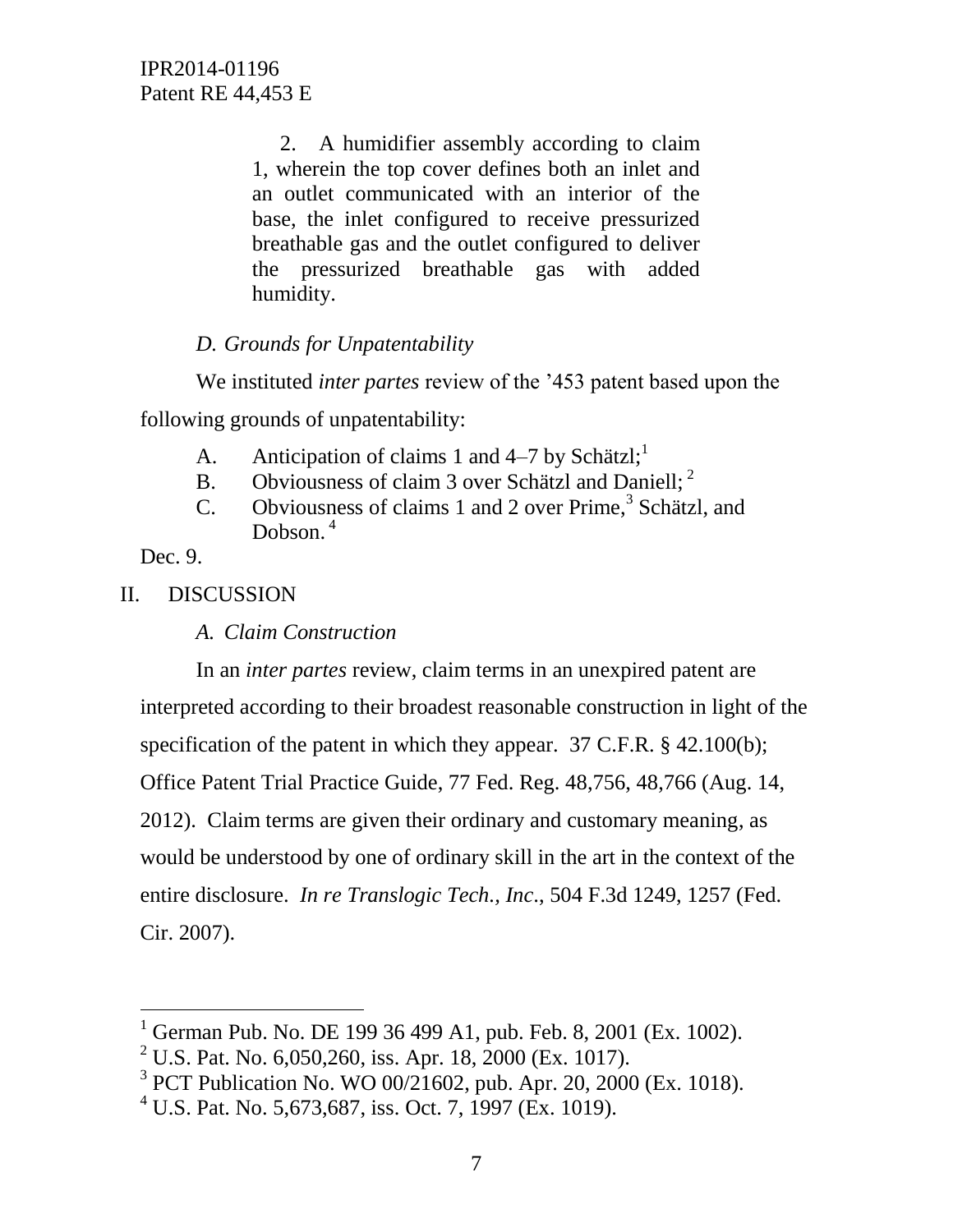We determine that no explicit claim construction is necessary for this decision.

## *B. Anticipation of Claims 1 and 4–7 by Schätzl*

Schätzl discloses a humidifier for a CPAP device. Ex. 1002, 1:3–6. According to Petitioner, Schätzl's "tub element 1" corresponds to the claimed base, "pot part 2" corresponds to the claimed top cover, and "seal structure 6" corresponds to the claimed seal disposed between the base and top cover. Pet. 15–16. Also according to Petitioner, Schätzl's mountable housing 4 corresponds to the claimed connecting structure, including a base that supports the mountable housing 4, heating device 14, and fastening appliance 20. *Id.* at 16–17. Petitioner asserts that fastening appliance 20 couples the humidifier to the CPAP apparatus and corresponds to the claimed retaining mechanism. *Id.* Petitioner also argues that tub element 1 is disclosed as having heat-conducting material in its bottom area 15 that is in contact with heating device 14. *Id.* at 17 (citing Ex. 1002, 5:13–21).

Patent Owner has not directed any arguments to this anticipation challenge. As we indicated in our Scheduling Order, "any arguments for patentability not raised in the [Patent Owner's] response will be deemed waived." Paper 8, 5. Indeed, during the oral hearing, Patent Owner's counsel admitted that Schätzl anticipates claim 1 of the '453 patent. Tr. 45:6–15. Upon consideration of the arguments and evidence made of record in this proceeding, we determine that Petitioner has demonstrated by a preponderance of the evidence that Schätzl anticipates claims 1 and 4–7.

*C. Obviousness of Claim 3 over Schätzl and Daniell*

Claim 3 requires that "the connecting structure includes a control knob to control a heat setting of the heating element." Petitioner has shown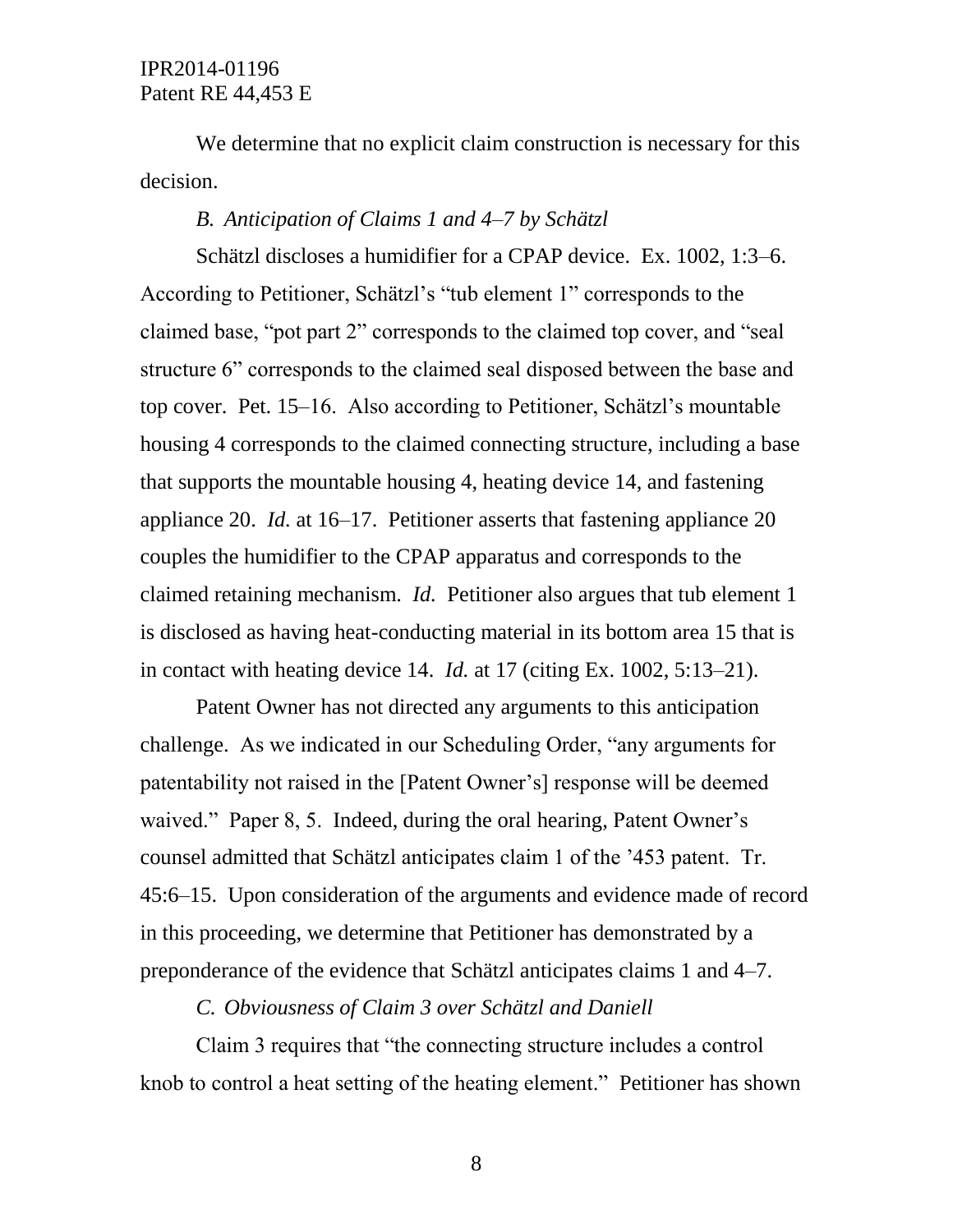that Schätzl discloses switching means 27 for controlling heating of water in the humidifier. Pet. 20. Petitioner has further shown that Daniell discloses a humidified CPAP system in which a dial controls heating of a heater plate to heat water in a humidification chamber. *Id.* at 21. Petitioner has also demonstrated that the substitution of Daniell's control knob for Schätzl's switching means would have been an obvious design choice to provide patients with easy temperature control. *Id.* (citing Ex. 1004 ¶ 52).

Patent Owner also does not direct any arguments to this obviousness challenge. Upon consideration of the arguments and evidence made of record in this proceeding, we determine that Petitioner has demonstrated by a preponderance of the evidence that claim 3 is unpatentable for obviousness over Schätzl and Daniell.

#### *D. Obviousness of Claims 1 and 2 over Prime, Schätzl, and Dobson*

Petitioner has asserted that Prime discloses all the limitations of claim 1 except the connecting structure. Pet. 42–43. In particular, Petitioner has shown that Prime's "base 3" corresponds to the claimed base, "dome 2" corresponds to the claimed top cover, and "adhesive means or glue 12" corresponds to the claimed seal disposed between the base and top cover. *Id.* at 47–49 (citing Ex. 1018, 1:5–7, 4:7–10, 3:19–26, Abstract, Figs. 1–2). Petitioner has also demonstrated that, to the extent Prime does not disclose the claimed connecting structure, Schätzl discloses this structure. *Id.* at 49– 50 (citing Ex. 1002, 5:26–33, 5:58–6:3). Petitioner also asserts that a rationale for combining Prime's humidifier with Schätzl's connecting structure is provided by Dobson, which describes the undesirability of connecting a home-use humidifier to a ventilator using a flexible hose, due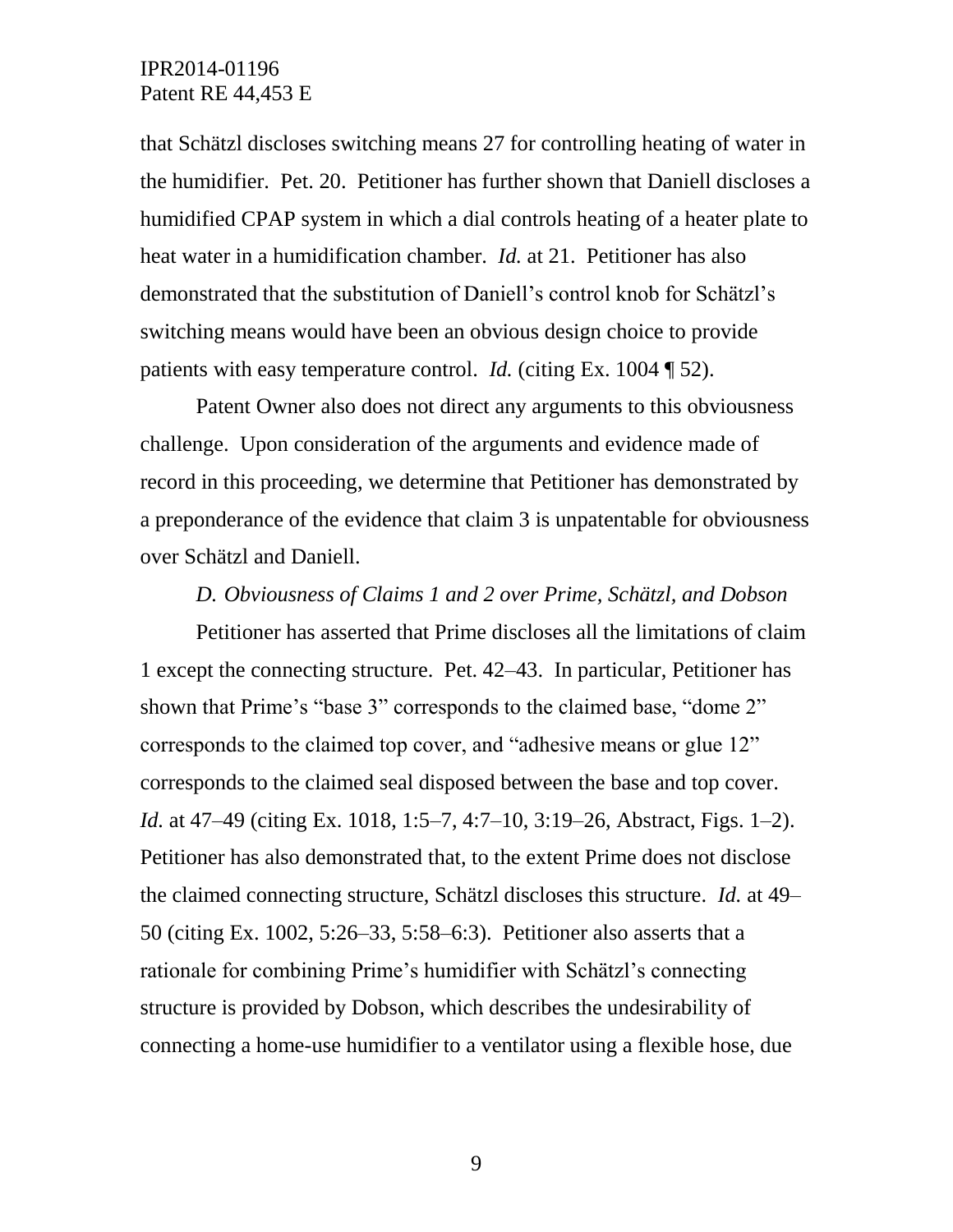$\overline{a}$ 

to the risk of mishandling and to the extra cleaning burden. *Id.* at 50 (citing Ex. 1019, 1:24–38).

Claim 2 requires that "the top cover defines both an inlet and an outlet communicated with an interior of the base, the inlet configured to receive pressurized breathable gas and the outlet configured to deliver the pressurized breathable gas with added humidity." Petitioner asserts that Prime's inlet 4 and outlet 5 are defined by dome 2 and communicate with the interior of base 3, thereby rendering this dependent claim obvious when combined with Schätzl's structure. Pet. 51–52 (citing Ex. 1018, 3:28–30). Patent Owner's only arguments directed to the instituted grounds in this proceeding are with respect to claim 2. We do not find them persuasive.

As an initial matter, Patent Owner argues that the ITC, in Investigation No. 337-TA-890, previously rejected Petitioner's argument that Schätzl and Dobson render claim 2 obvious. PO Resp. 17–21. We disagree that that the ITC's determination has any bearing on the appropriate result here.<sup>5</sup> First, the ITC did not consider a validity defense based on a combination that included Prime's teachings, as presented here. Indeed, the ITC's determination only addressed whether it would have been obvious to modify Schätzl's "birdfeeder" humidifier design so as to move the inlet and outlet to the top cover as required by claim 2, but did not address whether it would have been obvious to modify the humidifier taught by Prime, which already contains inlet 4 and outlet 5 in the top cover (dome 2), to accommodate a connecting structure as taught by Schätzl. Ex. 2017, 137–

<sup>&</sup>lt;sup>5</sup> As noted by Patent Owner, the ITC's determination of validity based on Schätzl and Dobson has not been appealed to the Federal Circuit. PO Resp. 21–22.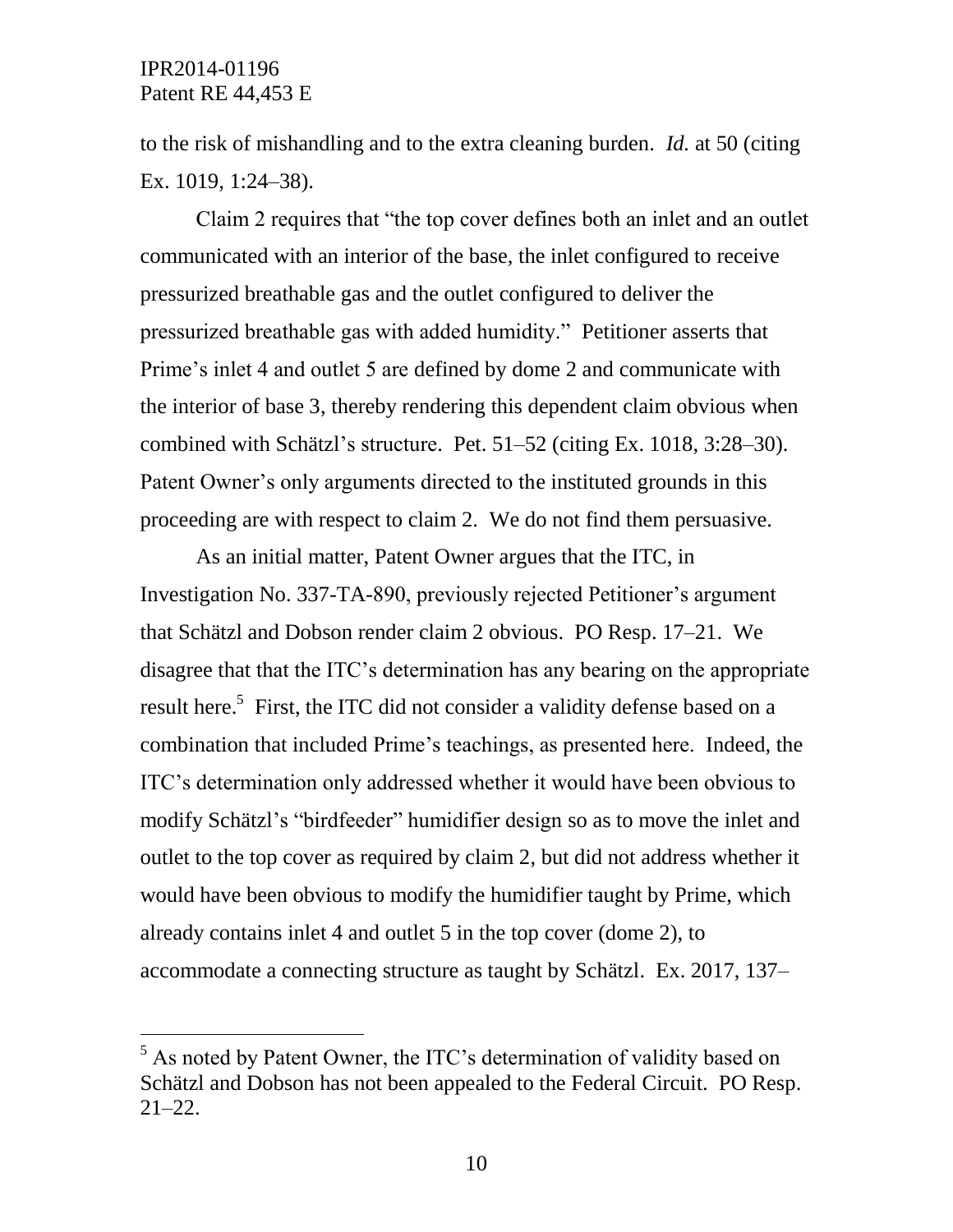$\overline{a}$ 

43. $<sup>6</sup>$  Second, even if we were to take the ITC's determination into account,</sup> it was decided based on the clear and convincing evidentiary standard that is not applicable to us. *Id.* at 142. In an *inter partes* review, we are entrusted with an independent statutory authority under 35 U.S.C. § 316(e) to determine patentability based on a preponderance of the evidence, and do so in light of the evidence and arguments made of record in this proceeding.

Patent Owner further argues that Petitioner has failed to show how the teachings of Schätzl and Dobson could be applied to Prime so that the inlet and outlet of Prime's humidifier are maintained in the top cover. PO Resp. 22–34. We disagree. Petitioner has articulated a specific rationale for using a connecting structure, as taught by Schätzl, rather than a hose connection that "can easily be accidently snagged or struck by the patient" and "cut or torn in use." Pet. 50 (citing Ex. 1019, 1:29–38).

Patent Owner's arguments are largely premised upon the ability to physically combine the structures disclosed in Prime and Schätzl. For example, Patent Owner argues that "the obvious problem with using *Prime's*  humidifier in *Schätzl's* connecting structure is that the humidifier inlet 4 and outlet 5 are provided in completely different locations (i.e., the upper surface 6 of the humidification chamber 1) than the inlet and outlet openings in *Schätzl's* connecting structure (mountable housing 4)." PO Resp. 28–29. It is well established, however, that the criterion for obviousness is "not whether the references could be physically combined but whether the claimed inventions are rendered obvious by the teachings of the prior art as a whole." *In re Etter*, 756 F.2d 852, 859 (Fed. Cir. 1985); *see also In re Keller*, 642 F.2d 413, 425 (CCPA 1981) ("The test for obviousness is not

 $6$  We refer herein to the page numbers added to the very bottom of Ex. 2017.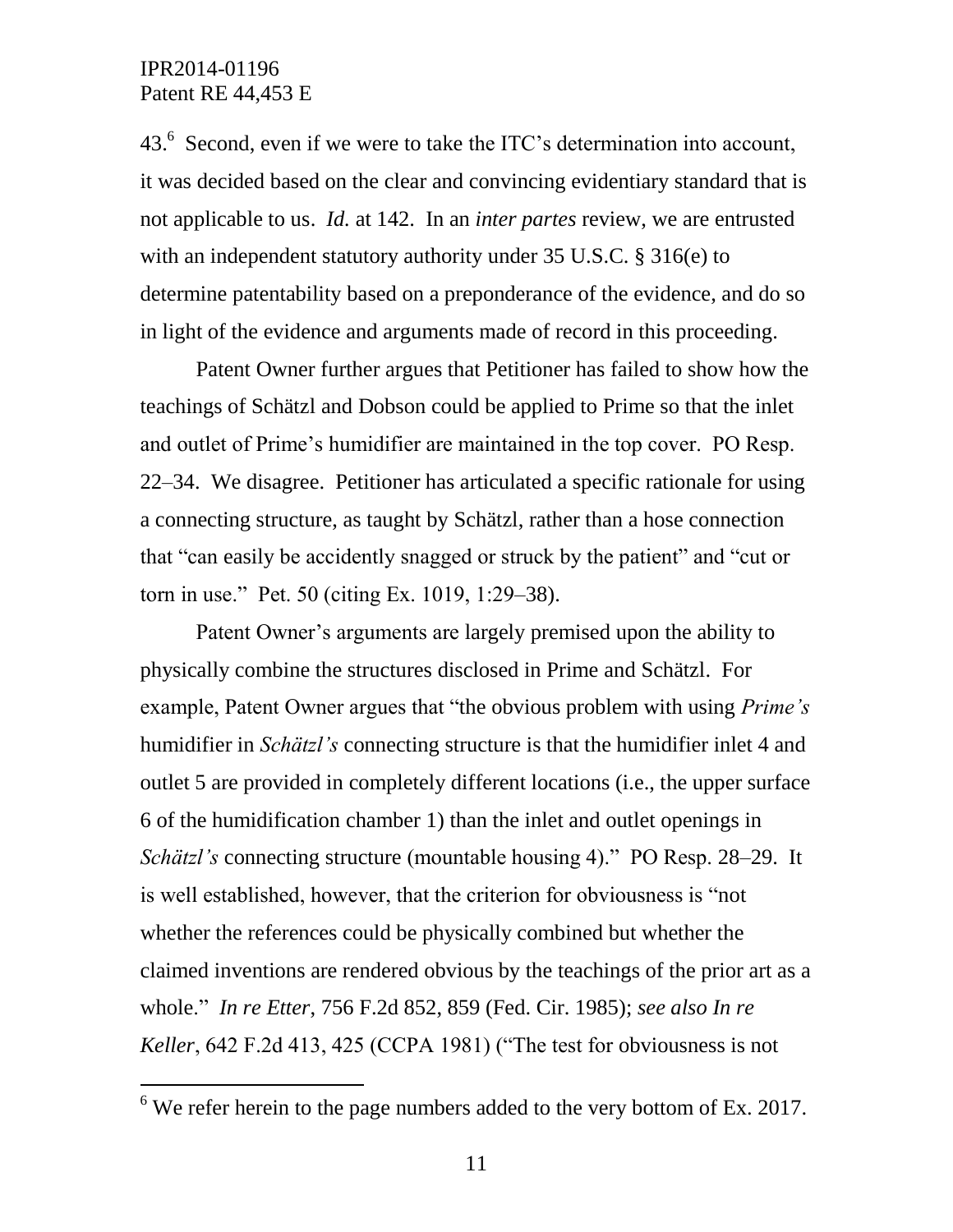whether the features of a secondary reference may be bodily incorporated into the structure of the primary reference . . . ."). Here, even though the locations of the inlets and/or outlets may need to be modified in order to utilize Schätzl's connecting structure with Prime's humidifier, the record establishes that a skilled artisan would have been able and motivated to do so.

Thus, for the foregoing reasons, we determine that Petitioner has demonstrated by a preponderance of the evidence that claims 1 and 2 are rendered obvious by the combination of Prime, Schätzl, and Dobson.

III. PETITIONER'S MOTION TO EXCLUDE EVIDENCE

Petitioner moves to exclude certain portions of the Declarations submitted by Patent Owner (Ex. 2008; Ex. 2009), as well as Exhibits 2012– 2018. Paper 14. Because our decision does not rely on any of the challenged exhibits, we dismiss Petitioner's Motion to Exclude Evidence as moot.

#### IV. CONCLUSION

We conclude that Petitioner has demonstrated by a preponderance of the evidence that claims 1 and 4–7 are anticipated under 35 U.S.C. § 102 by Schätzl, that claim 3 is rendered obvious under 35 U.S.C. § 103 by Schätzl and Daniell, and that claims 1 and 2 are rendered obvious under 35 U.S.C. § 103 by Prime, Schätzl, and Dobson.

This is a final written decision of the Board under 35 U.S.C. § 318(a). Parties to the proceeding seeking judicial review of this decision must comply with the notice and service requirements of 37 C.F.R. § 90.2.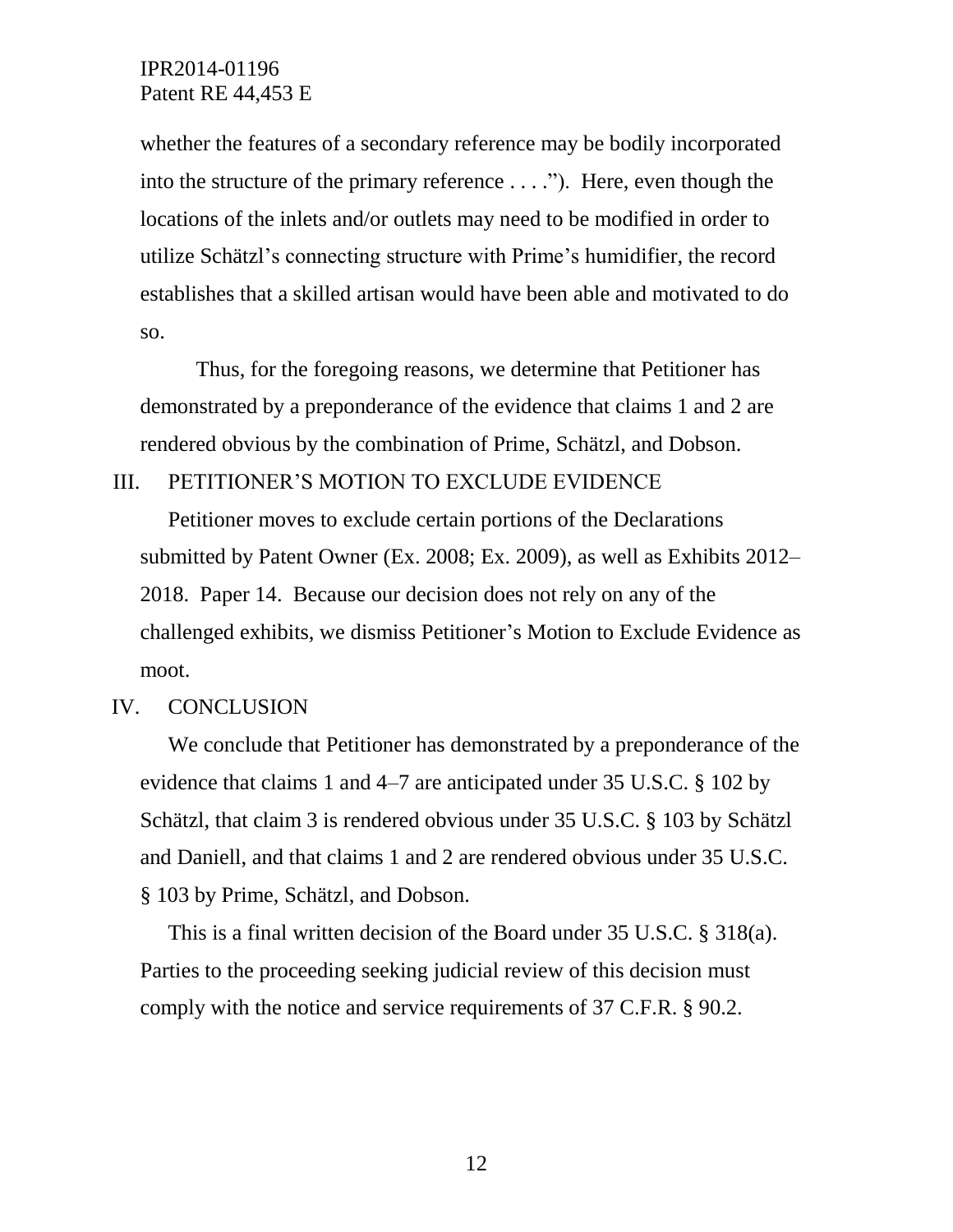V. ORDER

Accordingly, it is

ORDERED that claims 1–7 of U.S. Patent RE 44,453 E are held to be unpatentable;

FURTHER ORDERED that Petitioner's Motion to Exclude Evidence is dismissed as moot; and

FURTHER ORDERED that because this is a Final Written Decision, parties to the proceeding seeking judicial review of the decision must comply with the notice and service requirements of 37 C.F.R. § 90.2.